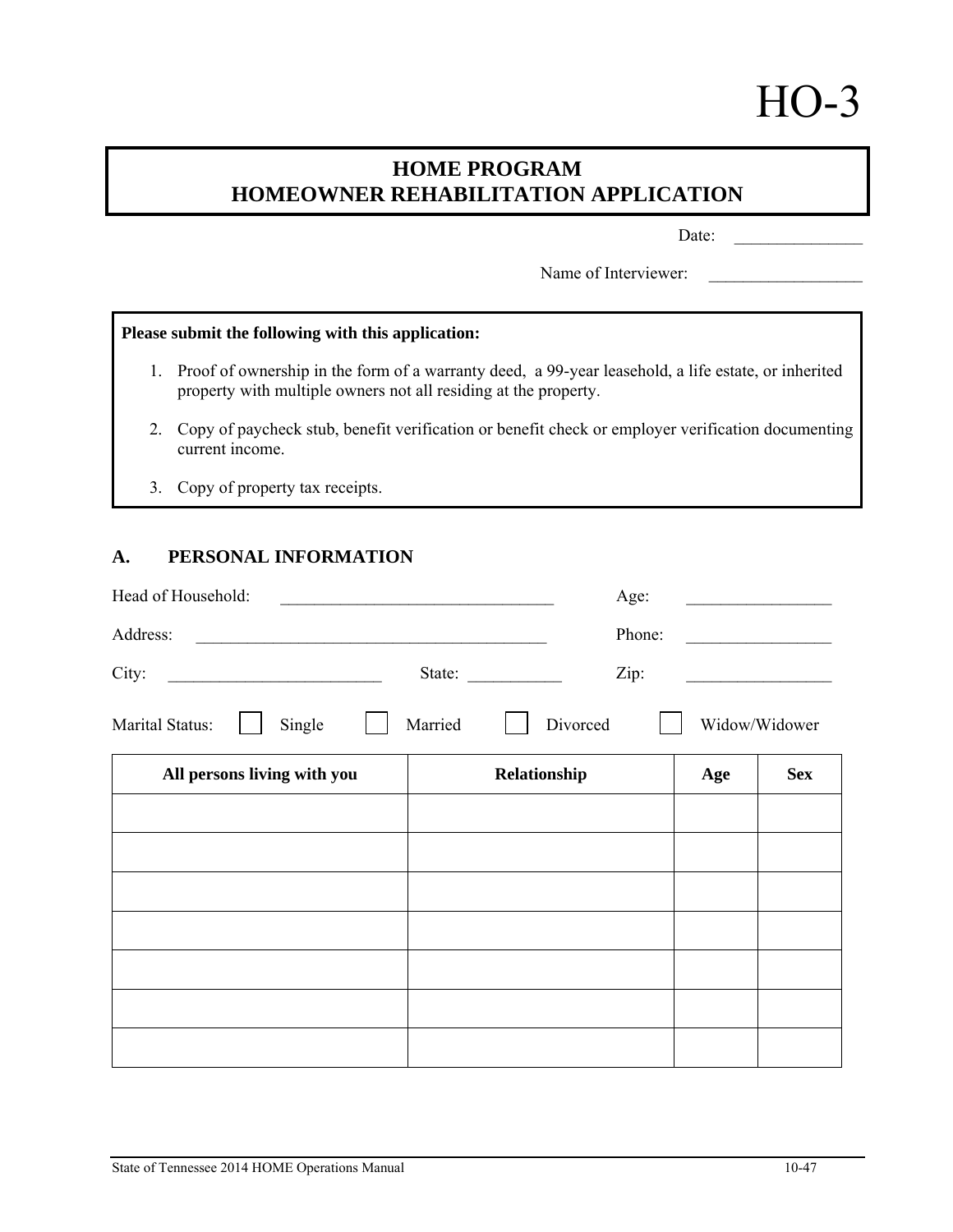| <b>YES</b><br>Is anyone in your household handicapped or disabled?<br>N <sub>O</sub><br>If YES, WHO and what is the nature of the condition?<br><u> 1989 - Johann Barbara, martxa amerikan bashkar (</u> |                          |                                                                                                                                                            |  |  |  |
|----------------------------------------------------------------------------------------------------------------------------------------------------------------------------------------------------------|--------------------------|------------------------------------------------------------------------------------------------------------------------------------------------------------|--|--|--|
|                                                                                                                                                                                                          |                          |                                                                                                                                                            |  |  |  |
|                                                                                                                                                                                                          |                          | <b>YES</b><br>Is anyone over 18 a full time student?<br>N <sub>O</sub>                                                                                     |  |  |  |
|                                                                                                                                                                                                          |                          | If YES, Identify person(s) and provide proof of full time enrollment.                                                                                      |  |  |  |
|                                                                                                                                                                                                          |                          | Are either you or your spouse related to any individual who is employed by the local government or agency<br><b>YES</b><br>NO<br>administering this grant. |  |  |  |
|                                                                                                                                                                                                          |                          |                                                                                                                                                            |  |  |  |
| <b>B.</b>                                                                                                                                                                                                |                          | <b>SUMMARY OF HOUSEHOLD</b>                                                                                                                                |  |  |  |
|                                                                                                                                                                                                          | 1.                       | Size of household:                                                                                                                                         |  |  |  |
|                                                                                                                                                                                                          | 2.                       | Number of Elderly Household Members:                                                                                                                       |  |  |  |
|                                                                                                                                                                                                          | 3.                       | Number of Handicapped or Disabled:                                                                                                                         |  |  |  |
|                                                                                                                                                                                                          | 4.                       | Female Headed Household:                                                                                                                                   |  |  |  |
|                                                                                                                                                                                                          | 5.                       | Number of Persons 18 years old or younger:                                                                                                                 |  |  |  |
| C.                                                                                                                                                                                                       |                          | <b>DWELLING STRUCTURE</b>                                                                                                                                  |  |  |  |
|                                                                                                                                                                                                          | 1.                       | $\Box$ Single Family<br>$\Box$ Duplex<br>Triplex                                                                                                           |  |  |  |
|                                                                                                                                                                                                          | 2.                       | Number of Bedrooms                                                                                                                                         |  |  |  |
|                                                                                                                                                                                                          | 3.                       | Approximate year built                                                                                                                                     |  |  |  |
|                                                                                                                                                                                                          | 4.                       | Date first moved in unit                                                                                                                                   |  |  |  |
|                                                                                                                                                                                                          | 5.                       | Amount of the mortgage on the unit<br>\$                                                                                                                   |  |  |  |
| D.                                                                                                                                                                                                       |                          | <b>INCOME LEVEL</b>                                                                                                                                        |  |  |  |
|                                                                                                                                                                                                          |                          | Above 80% of area median<br>60% to 80% of area median                                                                                                      |  |  |  |
|                                                                                                                                                                                                          |                          | 50% to 60% of area median<br>30% to 50% of area median                                                                                                     |  |  |  |
|                                                                                                                                                                                                          | Below 30% of area median |                                                                                                                                                            |  |  |  |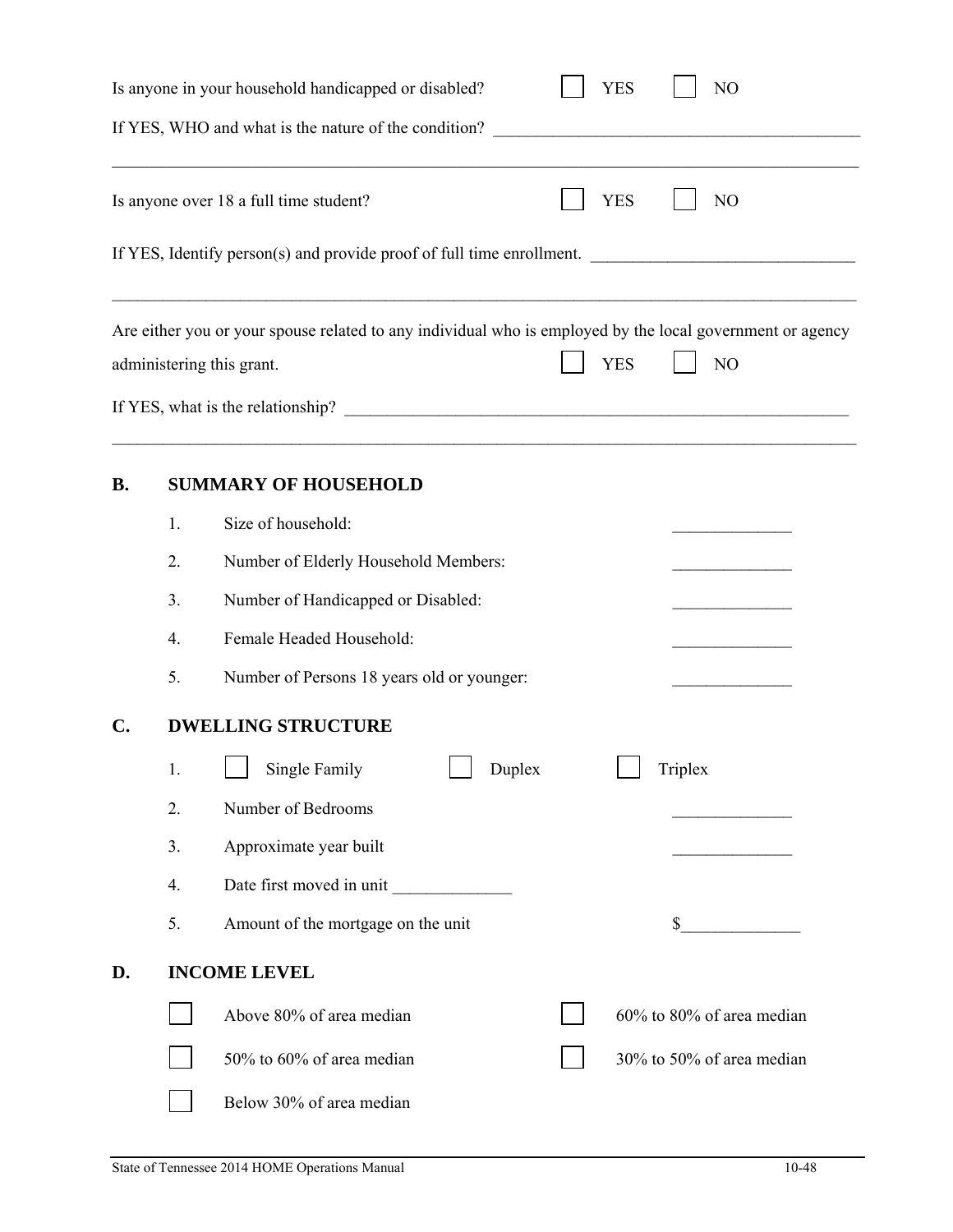# **E. INDIVIDUAL INCOME CALCULATION**

*Use one sheet for each family member*, including those without income. Mark N/A for areas which are not applicable to the individual. Signature of family member (or guardian for those under 18) is required.

Name  $\qquad \qquad$   $\qquad \qquad$   $\qquad \qquad$   $\qquad \qquad$   $\qquad \qquad$   $\qquad$   $\qquad \qquad$   $\qquad$   $\qquad$   $\qquad$   $\qquad$   $\qquad$   $\qquad$   $\qquad$   $\qquad$   $\qquad$   $\qquad$   $\qquad$   $\qquad$   $\qquad$   $\qquad$   $\qquad$   $\qquad$   $\qquad$   $\qquad$   $\qquad$   $\qquad$   $\qquad$   $\qquad$   $\qquad$   $\qquad$   $\qquad$   $\qquad$ 

# **Last 4 digits Social Security #\_\_\_\_\_\_\_\_\_\_ Do you receive Food Stamps? Yes\_\_\_\_ No\_\_\_\_**

# 1. **DO YOU WORK? LIST ALL EMPLOYERS AND WAGES. Attach 60 days most recent pay stubs**:

| EMPLOYER | <b>TYPE OF WORK</b> | <b>HOW OFTEN PAID</b> | <b>GROSS PAY FROM</b><br><b>CHECK STUB</b> |
|----------|---------------------|-----------------------|--------------------------------------------|
|          |                     |                       |                                            |
|          |                     |                       |                                            |
|          |                     |                       |                                            |

### **2. DO YOU RECEIVE A BENEFIT CHECK (SOCIAL SECURITY, SSI, VA, AFDC, UNEMPLOYMENT, RETIREMENT, ETC.)? Attach current benefits statements or copies of 2 recent checks & check stubs.**

| WHO IS CHECK FROM? | <b>TYPE OF CHECK</b> | <b>HOW OFTEN PAID</b> | <b>GROSS PAY</b> |
|--------------------|----------------------|-----------------------|------------------|
|                    |                      |                       |                  |
|                    |                      |                       |                  |
|                    |                      |                       |                  |

### **3. ARE YOU SUPPOSED TO RECEIVE CHILD SUPPORT, ALIMONY, OR REGULAR GIFTS OF MONEY? Attach of TN Child Support Enforcement System printout, bank statements.**

| TYPE OF SUPPORT | <b>AMOUNT</b> | <b>HOW OFTEN PAID</b> | FOR WHICH FAMILY<br>MEMBER? |
|-----------------|---------------|-----------------------|-----------------------------|
|                 |               |                       |                             |
|                 |               |                       |                             |
|                 |               |                       |                             |

#### **4. DO YOU HAVE SAVINGS, CHECKING ACCOUNTS, STOCKS, RETIREMENT, ADDITIONAL PROPERTY, OR OTHER ASSETS (DO NOT LIST YOUR CAR OR HOUSE) Attach IRS 1099 forms, bank statements, deeds.**

| <b>TYPE OF ASSET</b> | NAME OF COMPANY<br>OR BANK | <b>CURRENT VALUE</b> | <b>INTEREST EARNED</b><br><b>FROM ASSET</b> |
|----------------------|----------------------------|----------------------|---------------------------------------------|
|                      |                            |                      |                                             |
|                      |                            |                      |                                             |
|                      |                            |                      |                                             |

## **5. IF YOU RECEIVE NO INCOME, FILL IN THE BOX BELOW:**

| NAME | ARE YOU<br>A MINOR? | IF OVER 18, HOW LONG UNEMPLOYED? |
|------|---------------------|----------------------------------|
|      |                     |                                  |

I certify that the information about me in this application for housing assistance is true and correct and that the address listed is my principal residence. If assistance is approved, I will comply with all HOME rules and regulations. I am aware that providing false information on this application can subject me to criminal sanctions up to and including a Class B Felony.

**Signature: \_\_\_\_\_\_\_\_\_\_\_\_\_\_\_\_\_\_\_\_\_\_\_\_\_\_\_\_\_\_\_\_\_\_\_\_\_\_\_\_\_ Date: \_\_\_\_\_\_\_\_\_\_\_\_\_**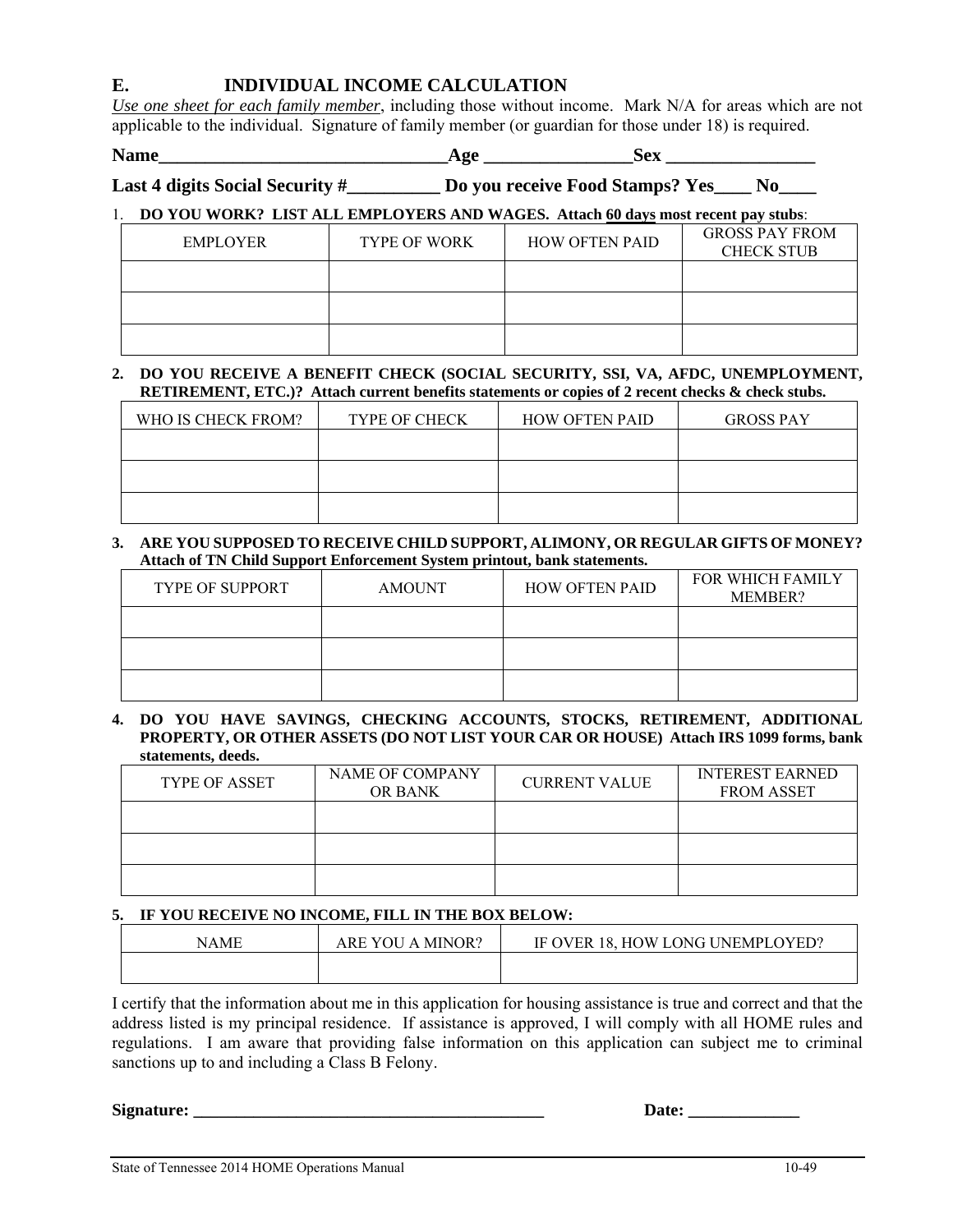# **F. FAMILY INCOME CALCULATION**

All information should come from Individual Income Calculation Sheets

1. Number in Household

Number with Income

Number without Income \_\_\_\_\_\_\_\_\_

2. Income Limits for County. Dated Show totals from Individual Income Calculations pages and convert to annual gross income. If there are assets, compare the current value of the asset to the actual income from the asset. If the current value is greater than \$5,000, multiply the current value by the passbook rate to determine the income from the asset.

| Family Members with Income): | <b>Totals from Individual Income</b><br>Calculation sheets                                                                                                                                                                                                                                                                                          |
|------------------------------|-----------------------------------------------------------------------------------------------------------------------------------------------------------------------------------------------------------------------------------------------------------------------------------------------------------------------------------------------------|
|                              | s                                                                                                                                                                                                                                                                                                                                                   |
|                              | $\begin{picture}(20,10) \put(0,0){\line(1,0){10}} \put(15,0){\line(1,0){10}} \put(15,0){\line(1,0){10}} \put(15,0){\line(1,0){10}} \put(15,0){\line(1,0){10}} \put(15,0){\line(1,0){10}} \put(15,0){\line(1,0){10}} \put(15,0){\line(1,0){10}} \put(15,0){\line(1,0){10}} \put(15,0){\line(1,0){10}} \put(15,0){\line(1,0){10}} \put(15,0){\line(1$ |
|                              |                                                                                                                                                                                                                                                                                                                                                     |
|                              |                                                                                                                                                                                                                                                                                                                                                     |
|                              |                                                                                                                                                                                                                                                                                                                                                     |
|                              |                                                                                                                                                                                                                                                                                                                                                     |
|                              |                                                                                                                                                                                                                                                                                                                                                     |
|                              |                                                                                                                                                                                                                                                                                                                                                     |

3. Calculate Total Household Gross Annual Income: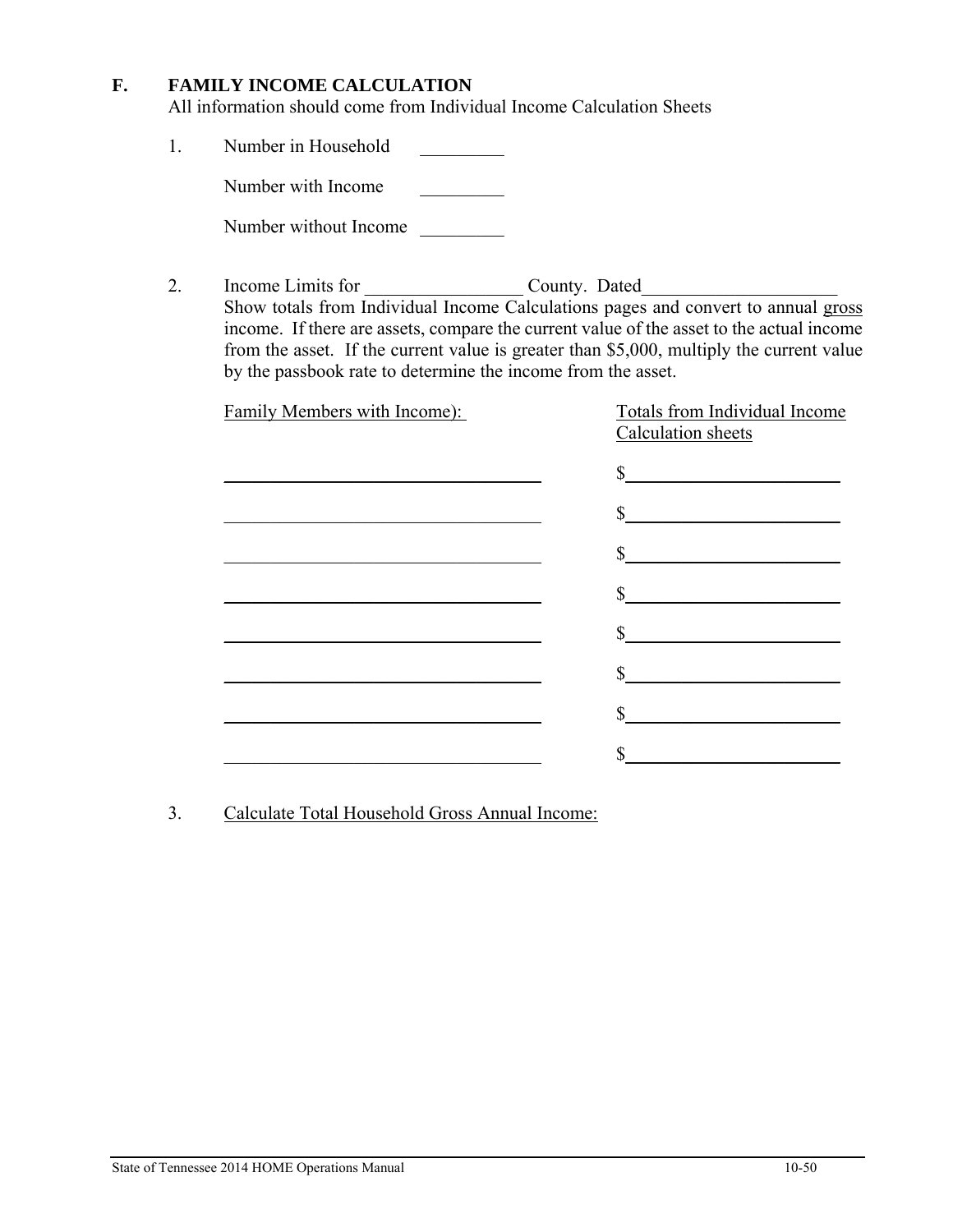# **F. CERTIFICATION**

To the best of my knowledge, I certify that the information in this application for federal assistance through the HOME program is true and correct. I further certify that the address listed is my principal residence. I will comply with the HOME program rules and regulations if assistance is approved. I also certify that I am aware that providing false information on the application can subject the individual signing such application to criminal sanction up to and including a Class B Felony.

 $\mathcal{L}_\text{max} = \frac{1}{2} \sum_{i=1}^n \mathcal{L}_\text{max}(\mathbf{z}_i - \mathbf{z}_i)$ 

Applicant Date

Applicant Date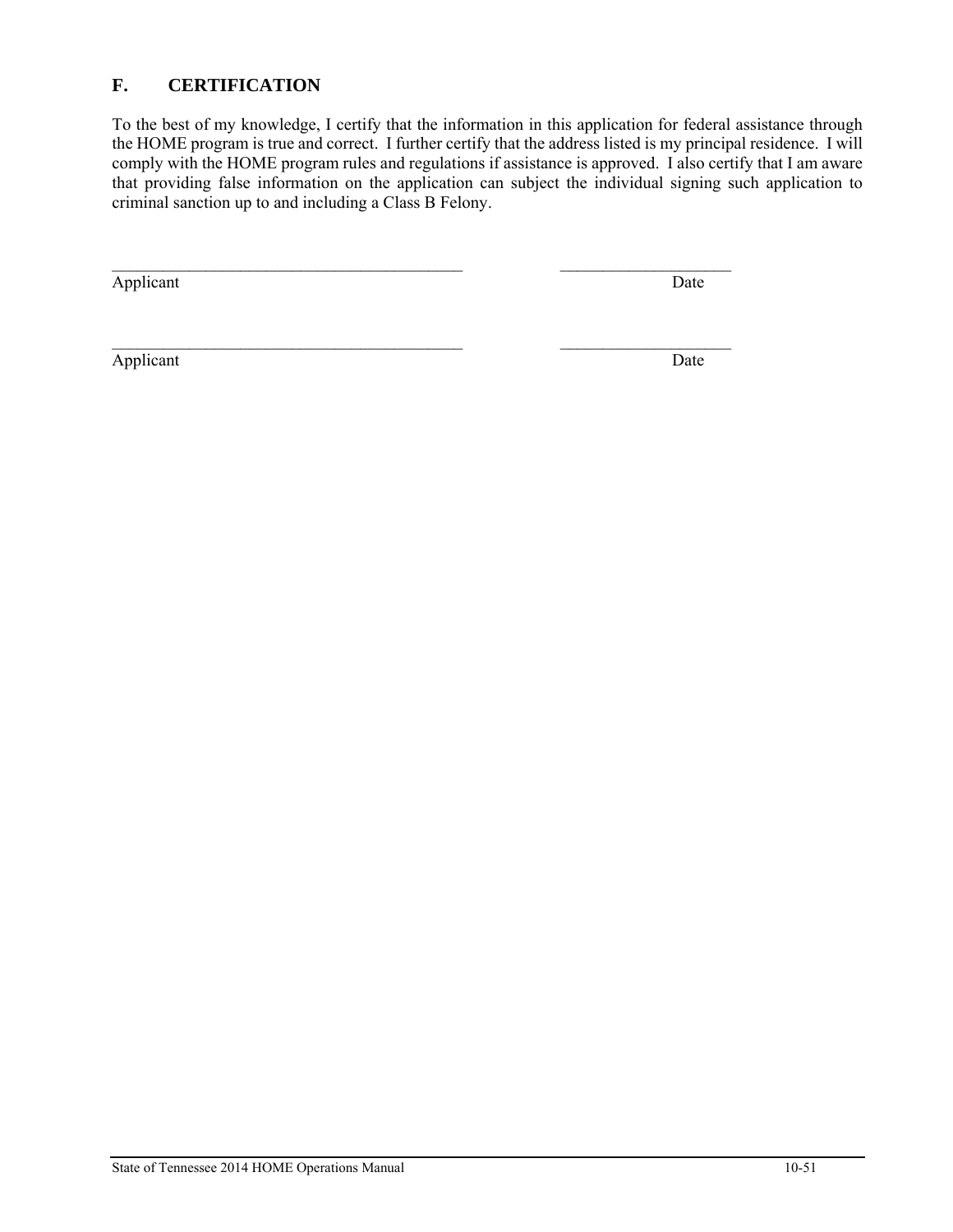# **HOME Program Eligibility Release Form**

Organization requesting release of information (Name, Address, Telephone and Date)

**Purpose:** Your signature on this HOME Program Eligibility Form, and the signatures of each member of your household who is 18 years of age or older, authorizes the above-named organization to obtain information from a third party relative to your eligibility and continued participation in the:

HOME Homeownership Program HOME Rental Rehabilitation Program HOME Homeowner Rehabilitation Program HOME Rental New Construction Program

**Privacy Act Notice Statement**: The Department of Housing and Urban Development (HUD) is requiring the collection of the information derived from this form to determine an applicant's eligibility in a HOME Program and the amount of assistance necessary using HOME funds. This information will be used to establish level of benefit on the HOME Program; to protect the Government's financial interest; and to verify the accuracy of the information furnished. It may be released to appropriate Federal, State, and local agencies when relevant, to civil, criminal, or regulatory investigators, and to prosecutors. Failure to provide any information may result in a delay or rejection of your eligibility approval. The Department is authorized to ask for this information by the National Affordable Housing Act of 1990.

**Instructions**: Each adult member of the household must sign a HOME Program Eligibility Release Form prior to the receipt of benefit and on an annual basis to establish continued eligibility. Additional signatures must be obtained from new adult members whenever they join the household or whenever members of the household become 18 years of age.

NOTE: THIS GENERAL CONSENT MAY NOT BE USED TO REQUEST A COPY OF A TAX RETURN. IF A COPY OF A TAX RETURN IS NEEDED, IRS FORM 4506, "REQUEST FOR COPY OF TAX FORM" MUST BE PREPARED AND SIGNED SEPARATELY.

Head of Household – Signature, Printed Name and Date Family Member HEAD

X

Other Adult Member of the Household – Signature, Printed Name and Date Family Member #3

X

**Information Covered:** Inquiries may be made about items initiated by applicant/tenant.

|                                 | Verification |          |
|---------------------------------|--------------|----------|
|                                 | Required     | Initials |
| Income (all sources)            |              |          |
| Assets (all sources)            |              |          |
| Child Care Expense              |              |          |
| Handicap Assistance Expense     |              |          |
| (if applicable)                 |              |          |
| Medical Expense (if applicable) |              |          |
| <b>Federal Preferences</b>      |              |          |
| <b>Other Preferences</b>        |              |          |
|                                 |              |          |
| Other (list)                    |              |          |
|                                 |              |          |
| Dependent Deduction             |              |          |
| <b>Full-Time Student</b>        |              |          |
| Handicap/Disabled               |              |          |
| <b>Family Member</b>            |              |          |
| Minor Children                  |              |          |
|                                 |              |          |

**Authorization:** I authorize the above-named HOME Grantee and HUD to obtain information about me and my household that is pertinent to eligibility for participation in the HOME Program.

I acknowledge that:

(1) A photocopy of this form is as valid as the original

- (2) I have the right to review the file and the information received using this form (with a person of my choosing to accompany me).
- (3) I have the right to copy information from this file and to request correction of information I believe inaccurate.
- (4) All adult household members will sign this form and cooperate with the owner in this process.

Other Adult Member of Household – Signature, Printed Name and Date Family Member #2

X

Other Adult Member of the Household – Signature, Printed Name and Date Family Member #4

X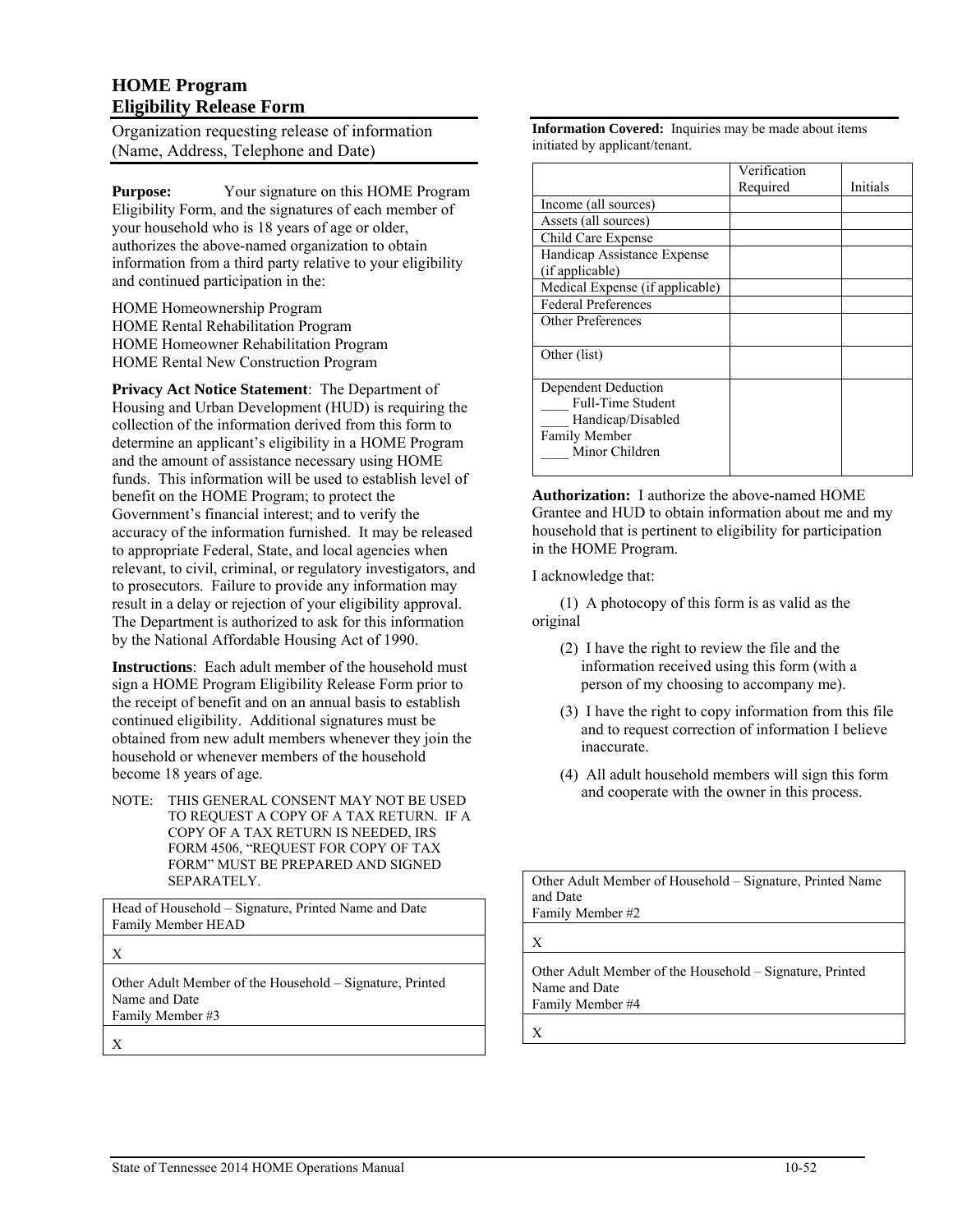#### (Name of HOME Participating Jurisdiction) \_\_\_\_\_\_\_\_\_\_\_\_\_\_\_\_\_\_\_\_\_\_\_\_\_\_\_\_\_\_\_\_\_ Checking Account # Average Monthly Balance for Last 6 Months Current Interest Rate **AUTHORIZATION:** Federal Regulations require us to verify income from Assets of all members of the household applying for participation in the HOME Program which we operate and to re-examine this income periodically. We ask your cooperation in supplying this information. This information will be used only to determine the eligibility status and level of benefit of the household. Savings Accounts # Current Balance | Current Interest Rate Certificate of Deposit Account # Amount Withdrawal Penalty Current Interest Rate IRA, Keogh, Retirement Accounts Your prompt return of the requested information will be appreciated. A selfaddressed return envelope is enclosed Account # Amount Withdrawal Penalty Current Interest Rate Money Market Funds Amount (Average 6 month Balance) Interest Rate **Release:** I hereby authorize the release of the requested information (Signature of Applicant Signature of or Authorized Representative Title: Date: Telephone

# **VERIFICATION OF ASSETS ON DEPOSIT**

**WARNING:** Title 18, Section 1001 of the U.S. Code states that a person is guilty of a felony for knowingly and willingly making false or fraudulent statements to any department of the United States Government.